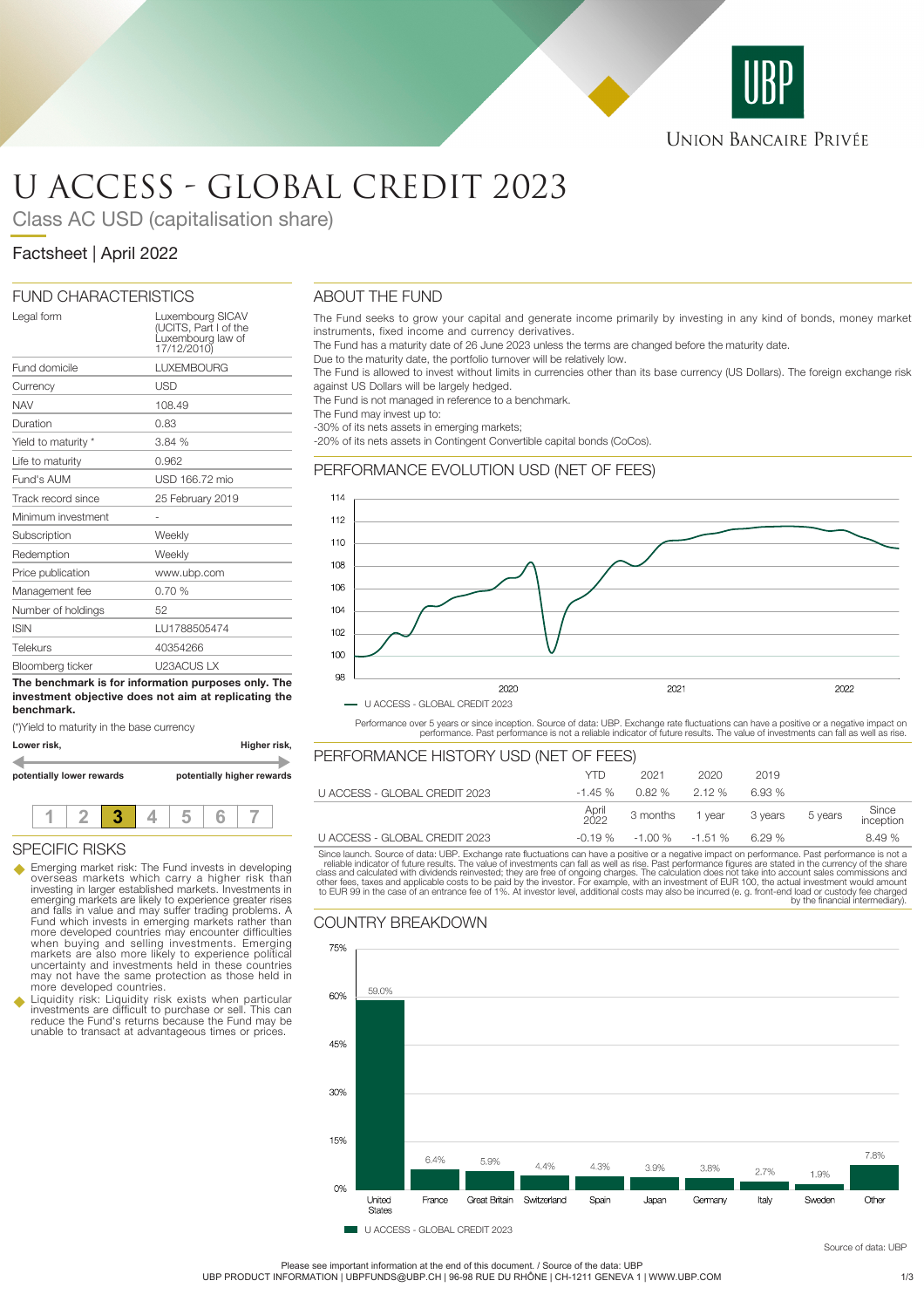#### **U ACCESS - GLOBAL CREDIT 2023**

#### ASSET ALLOCATION



| Asset                                | Coupon | <b>Maturity</b> | <b>Fund weight</b>  |  |
|--------------------------------------|--------|-----------------|---------------------|--|
| UNITED STATES 2.8750 18-23 31/05S    | 2.8%   | 31.05.2023      | 35.4%               |  |
| UNITED STATES 1.625 16-23 31/05S     | 1.6%   | 31.05.2023      | 31.2%               |  |
| STANDARD CHART. 7.75 17-49 02/04S    | 7.8%   | 31.12.2049      | 4.1%                |  |
| BANK OF AMERICA CORP FL.R 18-24      | 3.6%   | 05.03.2024      | 4.1%                |  |
| JPMORGAN CHASE & CO FL.R 18-24       | 3.6%   | 23.04.2024      | 4.0%                |  |
| BBVA S5 REGS<br>FL.R 17-XX 24/08Q    | 5.9%   | 31.12.2049      | 3.9%                |  |
| CREDIT SUISS GROUP FL.R 17-XX        | 7.1%   | 31.12.2049      | 3.9%                |  |
| SKANDINAV ENSKIL BK FL.R 17-XX       | 5.6%   | 31.12.2049      | 3.7%                |  |
| BNP PARIBAS SUB<br>FL.R 15-XX 17/06S | 6.1%   | 31.12.2049      | 3.7%                |  |
| EBAY INC 2.75 17-23 30/01            | 2.8%   | 30.01.2023      | 3.6%                |  |
|                                      |        |                 | Source of data: UBP |  |

#### PORTFOLIO COMPOSITION MONTHLY FVOLUTION

|                                | April  | March  | February | January | December            |
|--------------------------------|--------|--------|----------|---------|---------------------|
| Weight of the top ten holdings | 97.62% | 96.16% | 47.56 %  | 18.60 % | 48.18%              |
| Number of holdings             | 52     | 54     | 56       | 57      | 56                  |
|                                |        |        |          |         | Source of data: UBP |

#### ADMINISTRATION

#### **Management Company**

UBP Asset Management (Europe) S.A., 287-289, route d'Arlon, L-1150 Luxembourg

#### **General distributor, Swiss representative and Swiss**

Source of data: UBP

**paying agent** Union Bancaire Privée, UBP SA, 96-98 rue du Rhône, CH-1211 Geneva 1

**Administrative agent, registrar and transfer agent**

CACEIS Bank Luxembourg Branch, 5, allée Scheffer, L-2520 Luxembourg

#### **Custodian bank**

BNP Paribas Securities Services Luxembourg Branch 60 avenue J.F. Kennedy, L-1855 Luxembourg

#### **Auditor**

Deloitte Audit S.à.r.l, 20 Boulevard de Kockelscheuer, L-1821 Luxembourg

#### **Legal form**

UBAM is a Luxembourg SICAV (UCITS, Part I of the Luxembourg law of 17/12/2010)

#### REGISTRATION AND DOCUMENTATION

#### **Countries where Distribution is Authorised**

MAIN HOLDINGS

Depending on the country, certain share classes may or may not be registered for public distribution. The registered share<br>classes are recorded in a Key Investor Information Document (KIID). Investors are invited to inform

| Registered Office | UBP Asset Management (Europe) S.A., 287-289, route d'Arlon, L-1150 Luxembourg                                                                                                                                                                                        |
|-------------------|----------------------------------------------------------------------------------------------------------------------------------------------------------------------------------------------------------------------------------------------------------------------|
| Representatives   |                                                                                                                                                                                                                                                                      |
| Austria           | Erste Bank der Österreichischen Sparkassen AG, 21 Graben, A-1010 Wien                                                                                                                                                                                                |
| Belgium           | Caceis Belgium Fund Administration Service & Technology Network Belgium, Avenue du Port<br>86 C, b320, B-1000 Bruxelles                                                                                                                                              |
| France            | Caceis Bank, 1-3, Place Valhubert, F-75206 Paris Cedex 13                                                                                                                                                                                                            |
| Germany           | Sal. Oppenheim Jr. & Cie. KGaA, 4 Unter Sachsenhausen, D-50667 Köln                                                                                                                                                                                                  |
| Italy             | State Street Bank S.p.A., con sede legale in Via Ferrante Aporti, 10, 20125 Milano<br>Allfunds Bank S.A., via Santa Margherita 7, 20121 Milano<br>BNP Paribas Securities Services, Succursale di Milano, con sede in Milano, Piazza Lina Bo<br>Bardi 3, 20124 Milano |
| Portugal          | BEST - Banco Electronico de Serviço Total S.A., Praça Marquês de Pompal, no. 3 - 3° 1250<br>- 161 Lisboa                                                                                                                                                             |
| Singapore         | Union Bancaire Privée, UBP SA, Singapore branch, Level 38, One Raffles Quay, North Tower,<br>Singapore 048583                                                                                                                                                        |
| Spain             | Allfunds Banks S.a., 57 Nuria, E-28034 Madrid<br>UBP Gestion Institutional S.A., Avenida Diagonal 520 2°, 2a-B, E-08006 Barcelona                                                                                                                                    |
| Sweden            | Skandinaviska Enskilda Banken AB (PUBL) ("SEB"), 106 40 Stockholm                                                                                                                                                                                                    |
| Switzerland       | Union Bancaire Privée, UBP SA, 96-98 rue du Rhône, CH-1211 Genève 1                                                                                                                                                                                                  |
| United Kingdom    | Union Bancaire Privée, 26 St James's Square, London SW1Y 4JH                                                                                                                                                                                                         |
| OTHER COUNTRIES   |                                                                                                                                                                                                                                                                      |
|                   |                                                                                                                                                                                                                                                                      |

#### **GLOSSARY**

**Benchmark** Index used as basis for measuring the performance of an investment fund. Also called reference index or comparison index.

#### **Derivatives**

Derivatives are financial instruments whose prices depend on the price movements in a reference variable, known as the underlying. Underlying assets may be shares, equity indices, government bonds, currencies, interest rates, commodities like wheat and gold, or also swaps. Derivative financial instruments may be unconditional forward transactions or<br>they may be options. They are traded either on futures and options exchanges on<br>standardised terms, or over-the-counter (OTC) on fre markets (arbitrage).

#### **Duration**

Duration is the average time to payout. This key figure is used to measure the influence of interest rate movements on the price of a bond or bond fund. Duration is defined in years (e. g. 3-year duration means that the value of a bond would increase by 3% if interest rates fall by 1% and vice versa).

#### **High-yield bond**

Bonds with high interest rates and high risk exposure. The issuers of such securities are often companies with a low credit rating.

#### **High-yield fund**

A fund for high-yield bonds (i.e. bonds with low credit ratings).

**Investment grade**<br>A rating provides information about the creditworthiness of a debtor. The higher the<br>rating, the less likely the debtor is to default. A distinction is made between<br>high-quality (investment grade) and sp Moody's ratings range from Aaa to Baa.

**Credit default swap (CDS)**<br>A credit default swap (CDS) is a kind of insurance against the risk of credit default.<br>Upon conclusion of a credit default swap agreement, the protection seller pledges himself<br>to pay compensati or late payment). In return, the protection seller receives a premium. The amount of the<br>CDS premium depends primarily on the creditworthiness of the reference debtor, the<br>definition of the credit event and the maturity of

**THIS IS A MARKETING DOCUMENT.** It reflects the opinion of Union Bancaire Privée, UBP SA or any entity of the UBP Group (hereinafter "UBP") as of the date of issue. It is not intended for distribution, publication, or use in any jurisdiction where such distribution, publication, or use would be unlawful, nor is it directed at any person or entity at which it would be unlawful to direct such a document.

This document has been made on a best-effort basis, is furnished for information purposes only and does not constitute an offer or a recommendation to purchase or sell any security, unless<br>otherwise provided for in the pre The information and analysis contained herein has been based on sources believed to be reliable. However, UBP does not guarantee its timeliness, accuracy, or completeness, nor does it Please see important information at the end of this document. / Source of the data: UBP

UBP PRODUCT INFORMATION | UBPFUNDS@UBP.CH | 96-98 RUE DU RHÔNE | CH-1211 GENEVA 1 | WWW.UBP.COM 2/3